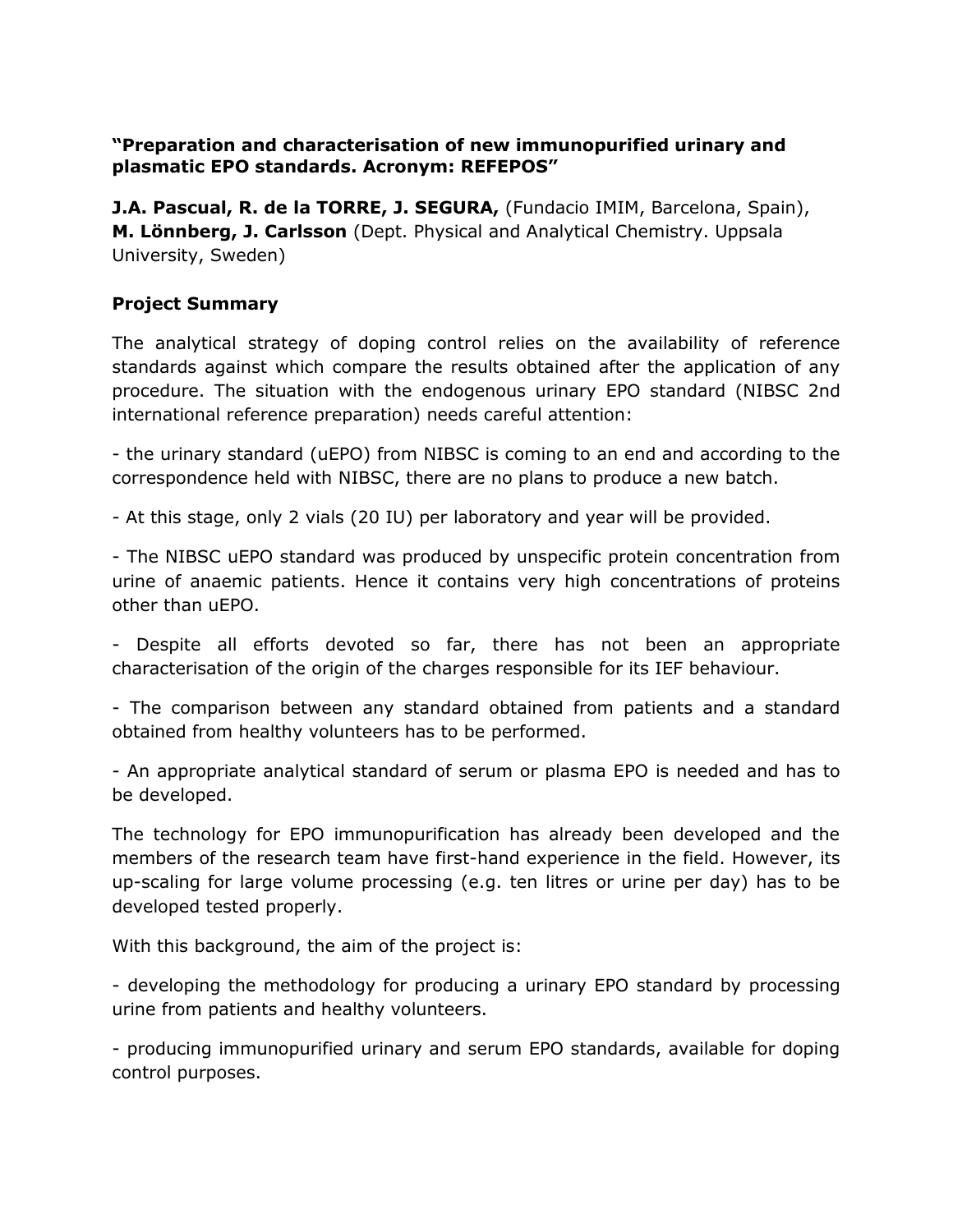As secondary objectives, the daily variation of their urinary EPO profiles will be studied and, using EPO from patients producing elevated concentrations of the structural characterisation of EPO will be approached.

## **Results and Conclusions**

The general aim of the project was the development of a large scale inmunopurification procedure and its application for the preparation of a relatively large scale batch of endogenous EPO standard in urine and, if feasible, plasma from healthy volunteers and patients producing large amounts of this glycoprotein.

The immunopurification procedure developed implied a sample pretreatment includingdissolution under alcaline conditions of the sediment/precipitates present in urine, followed by a thorough multi‐step filtration (first, a filtration through a triple glass fibre filter AP25 (Millipore), 2 µm AP20 (Millipore) and 0.5 µm RW06 (Millipore); second a 0.22 µm Millipak filter unit).

Immunopurification of urinary volumes between 1.5 and 2 L was achieved using 2 mL Sepharose columns containing as much as 12 mg of anti‐EPO monoclonal antibody. Columns needed to be used at 4ºC, overnight at a 2‐3 mL/min flow rate. Recovery, during the development phase showed to be roughly around 50% for solutions of up to 80 IU/L.

However when real urine samples were treated, it soon became evident that the urinary matrix was able to block the columns, even after substantial filtration. Tamm‐Horsfall protein, the most abundant glycoprotein in urine, could have been part of the problem.

Extensive washing of the immunoaffinity columns, changing of filtering procedures as well as heating the urine samples seemed to delay the problem, but did not solve it.

On the other hand, it was impossible to find proper patients or volunteers with elevated EPO excretion. Patients from clinical hematology, pneumology or oncology resulted in depleted EPO concentrations. Finally it was decided to use urine from healthy volunteers with serious implications regarding the amount of EPO that could be reached. Immunopurified EPO was very sensitive to preparation conditions with significant losses due to irreversible adsorption on glass or plastic vials.